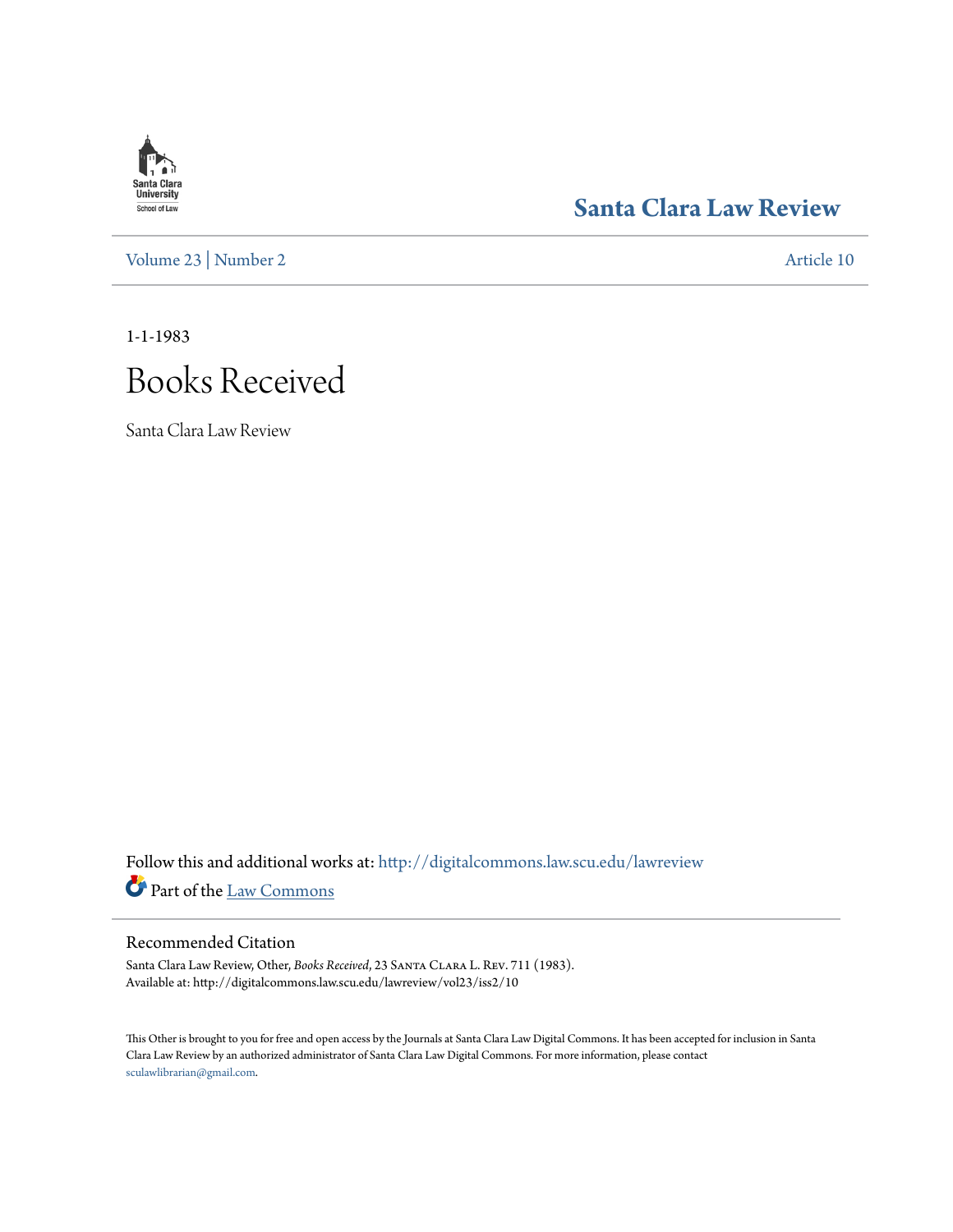### **BOOKS RECEIVED**

**Taxation of Real Property Transfers. By** John **J.** Mc-Gregor. Berkeley, **CA:** California Continuing Education of the Bar. **1981. Pp.** xii **+** 418. Hardcover. **\$80.00.**

A new admittee to the California bar or an attorney whose practice specializes in matters other than real property transfers will find this book a valuable resource in advising individual or corporate clients who are conte posal or acquisition of real property. This guide does not attempt to make the reader a real estate tax specialist; it cannot. It offers, however, a comprehensive review of the principles of income taxation and their significance with respect to the various events which take place during the acquisition and disposal of property. In Part One, the authors open with a brief section setting forth preliminary consideration for both the buyer and the seller, and direct the reader to more specific sections within the two main discussions of the book. Part Two deals exclusively with the acquisition of real property. **A** lengthy discussion of basis, the analyst's starting point in evaluating the tax consequences of a transfer, takes the reader through several kinds of exchanges (purchase, exercise of purchase option, exchanges, cancellation of indebtedness, gift, and devise). Throughout the examination of the tax sig- nificance of the various forms of ownership, the reader is assumed to be thoroughly familiar with real property transactions and financing law. At least half of the acquisitions section is devoted to a detailed description of the ways property is held (individual ownership, co-ownership, partnerships, corporations, subchapter **S** corporations, and trusts) in light of applicable state and federal tax regulations and case law.

Another segment of this guide concerns the disposition of real property, introducing the complex rules associated with the concepts of gain and loss. Major discussions focus on capi- tal gains, investor and dealer property, and property used in trade or business. **A** second major subsection explores the various devices associated with the deferral of gain or loss real-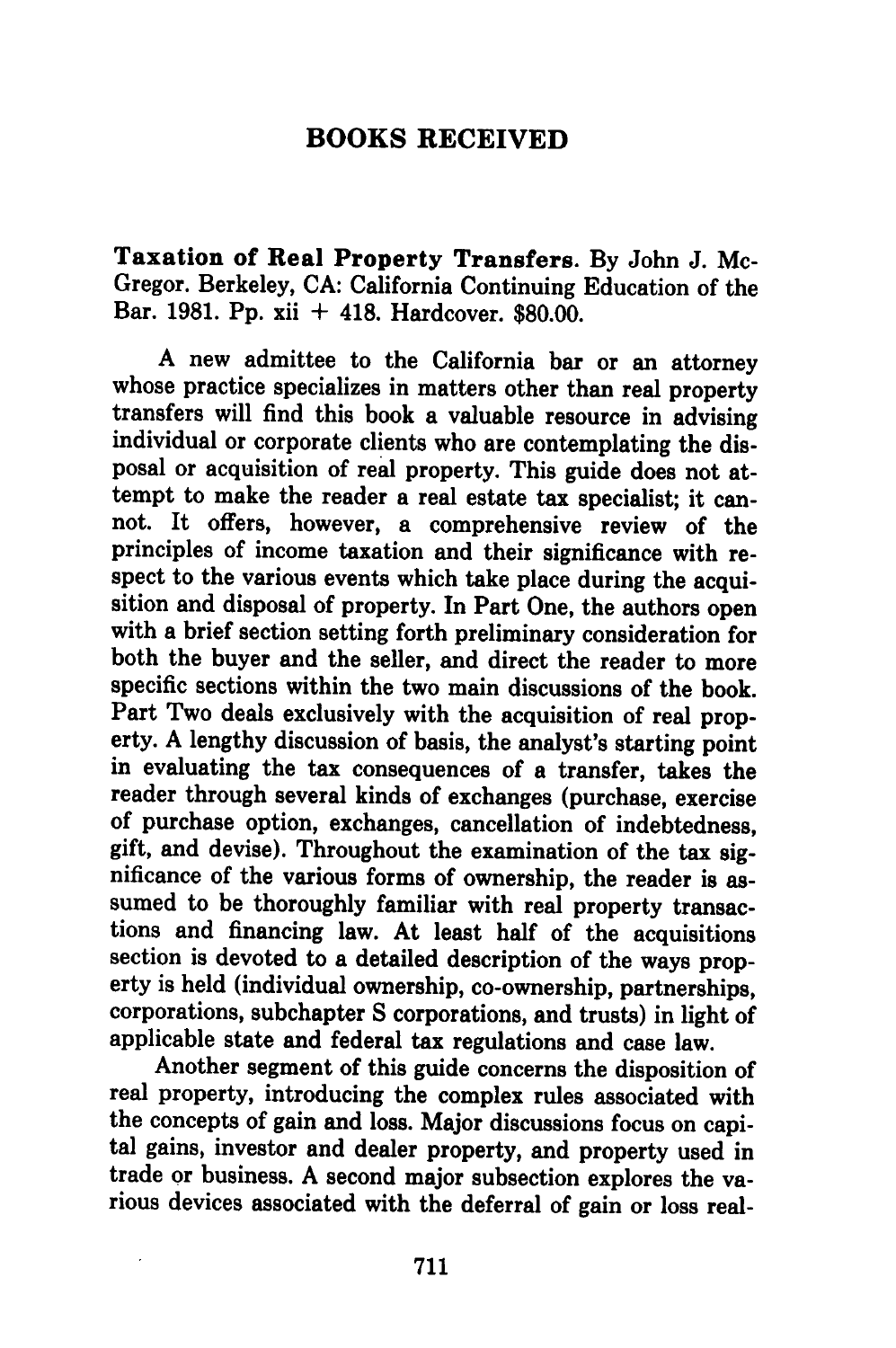ized in a sale in order to maximize favorable tax treatment and minimize adverse tax consequence, of income. A final subsection draws together tax considerations in transfers which have dual characteristics such as transfers in part gift and in part sale or sale and leaseback.

The guide presents both federal and state tax schemes as developed through statute, revenue rulings, and case law. The only shortcoming of this volume is that the cutoff date for statutory development was July, **1981,** which eliminated discussion of the changes to the law brought about **by** the Economic Recovery Tax Act of **1981** (ERTA). However, the authors anticipated the need for further treatment of ERTA and quickly prepared a supplement dealing with the new statutory scheme (McGregor, **J.** and Hargrove, **J.,** *Taxation of Real Property Interests, Supplement 1982.)*

Taxation of Real Property Interests, Supplement **1982. By** John **J.** McGregor. Berkeley, **CA:** California Continuing Education of the Bar. 1982. Pp.  $xiv + 57$ . Softcover. **\$16.00.**

No discussion of the tax consequences of real property transfers is complete without attention given to the Economic Recovery Tax Act of **1981** (ERTA) (Pub. L. **97-34, 95** Stat. **172).** One of the major changes brought **by** this act was the replacement of depreciation with a new system of cost recovery for property placed into service after **1980.** ERTA altered rules concerning property transferred within three years of the donor's death, capital gains rates, and the rollover period between sale of a home and acquisition of a new one for nonrecognition under IRC section 1034. Temporary provisions concerning wraparound mortgages and installment reporting were added. These and other changes in case law are competently described in this supplement. The original edition, published in 1981, must be read together with this supplement for the practitioner to make sense of the complexity of real property taxation law. The **CEB** plans to update this guide in **1983.**

Constitutional Limitations on Criminal Procedure. **By** Richard B. McNamara. Colorado Springs, **CO:** Shepard's/Mc-

712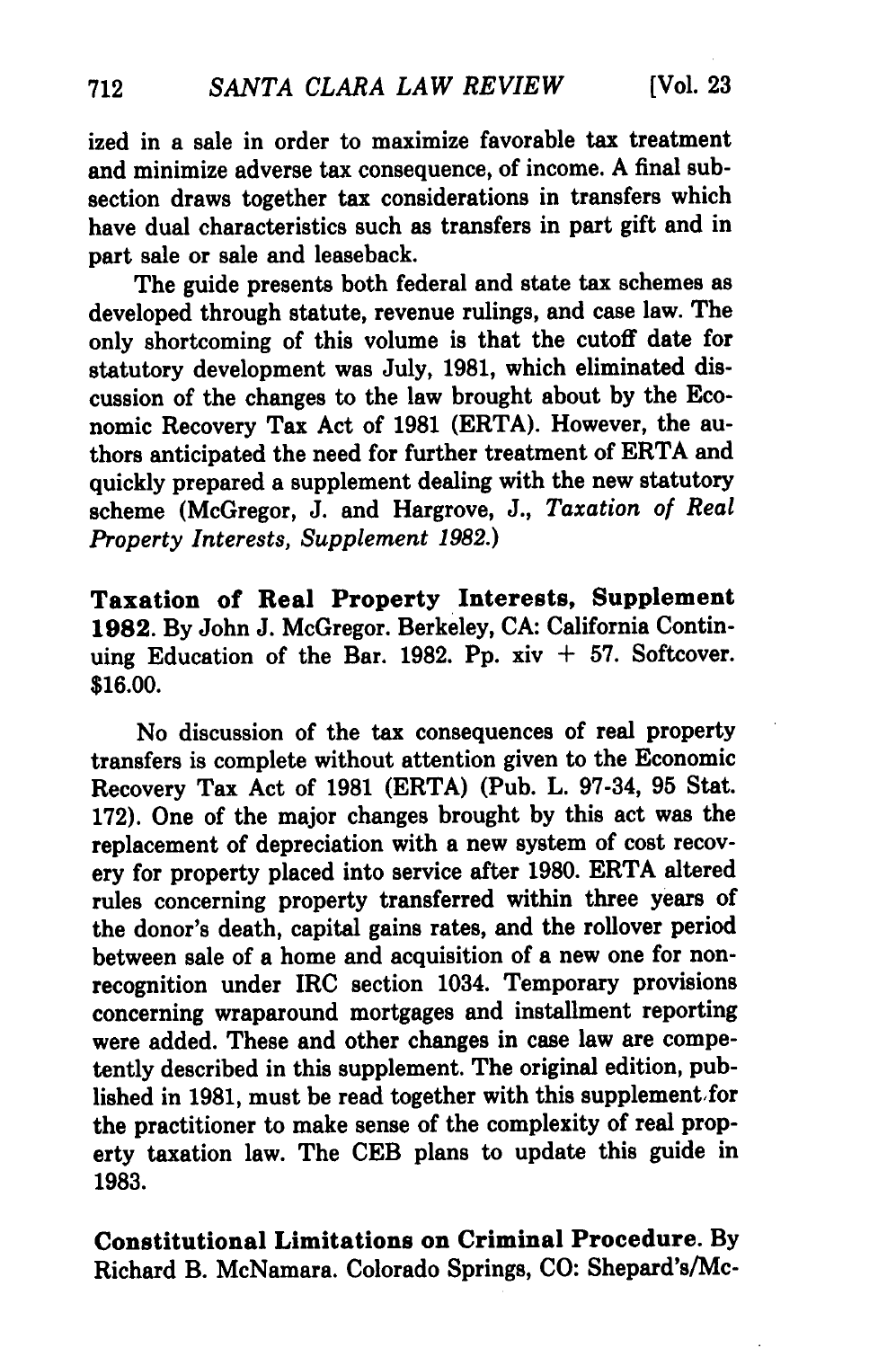### Graw Hill. **1982. Pp.** xxviii **+** 419. Hardcover. **\$70.00.**

Most students of constitutional law agree that it is frequently impossible to predict what the United States Supreme Court will do when presented with a constitutional issue, no matter how clear the precedent. This volume attempts to track the development of judicially fashioned federal case law, particularly over the last twenty years, in order to clarify a basic framework for what the author refers to as the elusive constitutional code of criminal procedure. To further complicate matters, federal constitutional claims may be raised in state criminal proceedings where federal constitutional limitations have been held **by** the Supreme Court to be applicable to the states. Moreover, a number of state courts have taken a more activist view than the current Court toward the regulation of criminal procedure premised on both state and federal grounds. **As** a result, the case law surrounding criminal procedure is voluminous and not all together consistent. The practicing attorney will find that this succinct reference work cogently states the law and provides a strong foundation for more detailed research into both decisional law, treatises, and law reviews. The topics of twenty chapters are chronologically divided among the various stages of a criminal prosecution: search, arrest, bail and pretrial restraint, right to counsel, motions to suppress, sentencing, and release are only a few. The common law roots of modern practice are frequently presented to add further substance to the reader's understanding of the constitutional dimension of criminal procedure. Leading cases are analyzed in detail, with frequent comparisons of disagreeing justices' views set out for the reader's own analysis. The reader will also happily discover that the scholarly level of analysis and preparation of this work approaches the level of a hornbook or treatise without muffling the directness or precision of the presentation of modern law.

Acknowledging the difficulty of reconciling many of the inconsistencies found in this area of the law, the author demonstrates that with careful historical research and detailed analysis of case law, it is possible to delineate trends in the law. This volume is a gold mine for the practitioner, particularly the private defense attorney who wishes to find without undue delay the state law in light of critical constitutional doctrine.